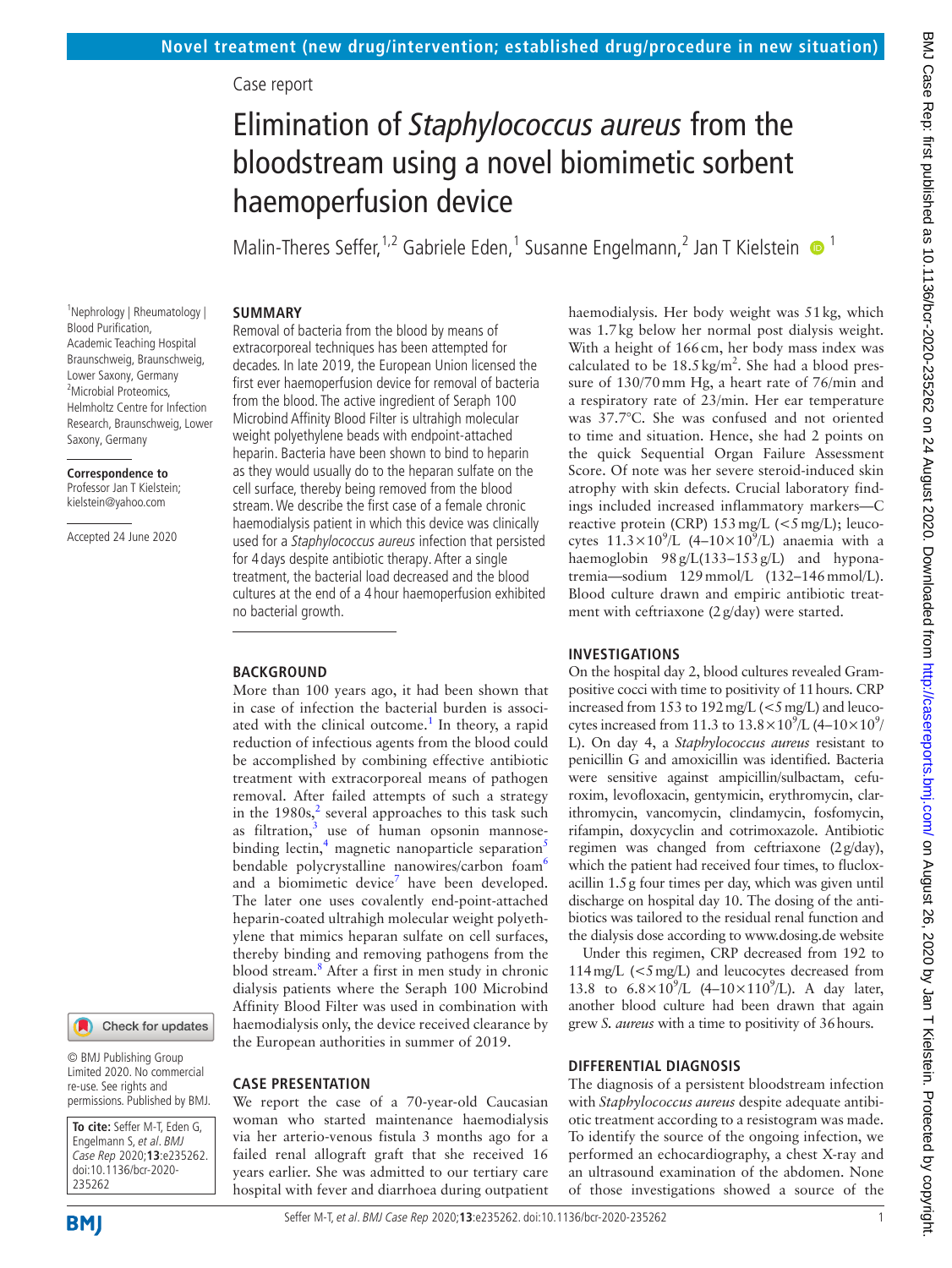

**Figure 1** Six blood cultures have been taken at three different time points before and after the Seraph 100 Microbind Affinity Blood Filter to evaluate the bacterial burden in the blood by measuring time to positivity.

infection. An infected tunnelled dialysis catheter could be ruled out as the patient had a native arteriovenous fistula on her left arm as dialysis access. All in all, the skin lesions on the patient's extremities seem to be the only possible port of entrance for the *S. aureus*.

# **TREATMENT**

On day 5 of the hospital stay, the patient underwent haemoperfusion with the Seraph 100 Microbind Affinity Blood Filter (Exthera Medical, California, USA) using a multiFiltrate machine (Fresenius Medical Care, Bad Homburg, Germany). The combination with dialysis was not necessary as the last dialysis session commenced 24hours earlier. Vascular access was obtained by insertion of two needles into the native arteriovenous fistula of the patient. Blood flow rate was set to 200mL/min and treatment lasted 4hours. Heparin was used as anticoagulant.

To monitor the treatment effect of the Seraph 100 Microbind Affinity Blood Filter, blood cultures were taken at three time points during the treatment before and after the Seraph to allowing to asses bacterial clearance ([figure](#page-1-0) 1). There was no apparent effect of the treatment on routine laboratory parameters as shown in [table](#page-1-1) 1. The previous *in vitro* data have shown that the Seraph 100 does not remove a wide array of anti-infective; however, flucloxacillin was not tested.<sup>[9](#page-2-8)</sup>

Of note, despite the fact that the haemoperfusion with the Seraph 100 Microbind Affinity Blood Filter did not remove any fluid, the peripheral oxygen saturation under ambient air improved from 96% to 100% and lactate level (0.63– 2.44mmol/L) decreased from 1.0mmol/L at the beginning of the treatment to 0.7mmol/L at the end of the treatment.

# **OUTCOME AND FOLLOW-UP**

Intravenous antibiotic treatment was continued until hospital day 10 leading to a decrease of inflammatory markers (leucocytes  $6.4 \times 10^{9}$ /L (4–10×110<sup>9</sup>/L). The patient could be discharged 10 days after admission.

# **DISCUSSION**

Infections are the second leading cause of hospitalisations and death in chronic dialysis patients. One study showed that from 1996 to 2001, 32% of haemodialysis patients had been

<span id="page-1-1"></span><span id="page-1-0"></span>

| <b>Table 1</b> Routine clinical chemistry parameters before and after the |
|---------------------------------------------------------------------------|
| treatment with the Seraph 100 Microbind Affinity Blood Filter             |

|                                   | Reference<br>range | Pre Seraph<br>treatment<br>(0 min) | Post Seraph<br>treatment<br>$(240 \text{ min})$ |
|-----------------------------------|--------------------|------------------------------------|-------------------------------------------------|
| CRP (mg/L)                        | < 5                | 41.8                               | 45.1                                            |
| Leucocytes, $\times 10^9$ /L      | $4 - 10$           | 6.1                                | 6.6                                             |
| Haemoglobin (g/L)                 | $123 - 153$        | 82                                 | 79                                              |
| Erythrocytes, 10 <sup>12</sup> /L | $4.1 - 5.1$        | 3.08                               | 3.02                                            |
| Haematocrit (%)                   | $35 - 47$          | 26.4                               | 25.7                                            |
| MCV (fL)                          | $80 - 96$          | 85.7                               | 85.1                                            |
| Platlets. $\times 10^9$ /L        | 149-409            | 187                                | 167                                             |
| Creatinin (umol/L)                | 44-106             | 174                                | 179                                             |
| Urea (mmol/L)                     | $2.1 - 8.9$        | 9                                  | 9                                               |
| Sodium (mmol/L)                   | $132 - 146$        | 134                                | 135                                             |
| Potassium (mmol/L)                | $3.7 - 5.4$        | 5.3                                | 5.6                                             |
| Phosphorus (mmol/L)               | $0.87 - 1.45$      | 0.75                               | 0.82                                            |
| Calcium (mmol/L)                  | $2.15 - 2.55$      | 2.22                               | 2.15                                            |
| Cholesterol (mg/dL)               | $<$ 200            | 96                                 | 88                                              |
| LDL-cholesterol (mg/dL)           | < 120              | 48                                 | 48                                              |
| HDL-cholesterol (mg/dL)           | >55                | 26                                 | 28                                              |
| Uric acid (mg/dL)                 | $2.4 - 5.7$        | 3.7                                | $\overline{4}$                                  |
| $CK$ (U/L)                        | $<$ 200            | 34                                 | 27                                              |
| Bilirubin (mg/dL)                 | < 1.0              | 0.3                                | 0.3                                             |
| LDH (U/L)                         | 135-214            | 197                                | 185                                             |
| $y-GT$ (U/L)                      | $5 - 39$           | 51                                 | 49                                              |
| Alk. phosphatase (U/L)            | $35 - 104$         | 77                                 | 73                                              |
| LDL-cholesterol (mg/dL)           | < 120              | 48                                 | 48                                              |
| HDL-cholesterol (mg/dL)           | >55                | 26                                 | 28                                              |
| Lipase (U/L)                      | $13 - 60$          | 90                                 | 79                                              |
| Triglycerides (mg/dL)             | $<$ 200            | 153                                | 107                                             |
| GPT (ALT) (U/L)                   | $10 - 50$          | 28                                 | 27                                              |
| GOT (AST) (U/L)                   | $10 - 50$          | 34                                 | 30                                              |
| Serum protein (q/L)               | $64.0 - 83.0$      | 63.1                               | 61.1                                            |

CK, creatine kinase; CRP, C-reactive protein; GOT, glutamic-oxaloacetic transaminase; GPT, glutamic-pyruvic transaminase; HDL-cholesterol, high-density lipoprotein cholesterol; LDH, lactate dehydrogenase; LDL-cholesterol, low-density lipoprotein cholesterol; MCV, mean corpuscular volume; y-GT, gamma-glutamyl transferase .